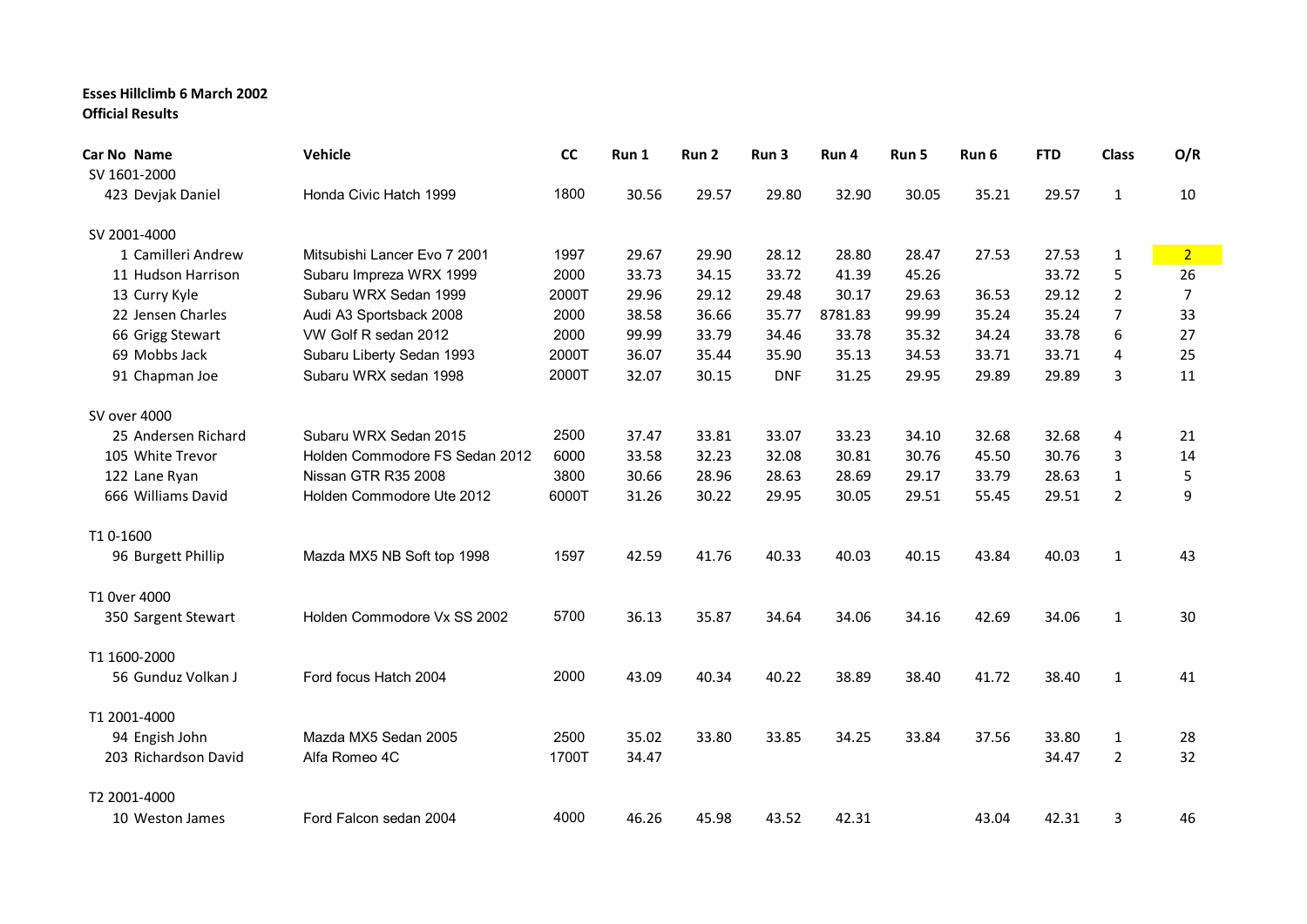## **Esses Hillclimb 6 March 2002 Official Results**

| Car No Name                | Vehicle                            | cc    | Run 1 | Run 2 | Run 3 | Run 4 | Run 5 | Run 6 | <b>FTD</b> | <b>Class</b>   | O/R            |
|----------------------------|------------------------------------|-------|-------|-------|-------|-------|-------|-------|------------|----------------|----------------|
| 45 Weston Tim              | Mazda 3 Hatch 2012                 | 2500  | 33.29 | 33.23 | 32.88 | 32.82 | 32.85 | 32.51 | 32.51      | 1              | 20             |
| 110 Weston Dominick J      | Ford Falcon sedan 2004             | 4000  | 59.16 | 51.08 | 47.81 | 48.29 |       |       | 47.81      | 4              | 48             |
| 146 Hunt-Armstrong Fiona L | Porsche 911 sedan 1996             | 3400  | 38.42 | 35.57 | 37.20 | 36.59 | 38.56 | 39.24 | 35.57      | $\overline{2}$ | 36             |
| T2 over 4000               |                                    |       |       |       |       |       |       |       |            |                |                |
| 49 Docksey Mark            | Holden Commodore ute 2004          | 5700  | 37.75 | 36.71 | 35.12 | 34.42 | 33.80 | 34.16 | 33.80      | $\overline{2}$ | 28             |
| 60 Manvell Len             | Holden Commodore VE 2009           | 6000  | 36.67 | 35.49 | 34.92 | 32.77 | 33.24 |       | 32.77      | $\mathbf{1}$   | 22             |
| T3 0-1600                  |                                    |       |       |       |       |       |       |       |            |                |                |
| 27 Sims Shannon L          | Holden BarinaHatch 1980            | 1300  | 54.64 | 46.92 | 46.22 | 46.23 | 46.85 |       | 46.22      | $\overline{2}$ | 47             |
| 84 Russell Graham          | Morris Cooper S Sedan 1968         | 1300  | 35.01 | 33.09 | 31.52 | 32.00 | 34.85 | 31.34 | 31.34      | $\mathbf{1}$   | 15             |
| T3 1601-2000               |                                    |       |       |       |       |       |       |       |            |                |                |
| 62 Gotch Gerard            | Datsun 1200 Coupe 1974             | 1998  | 31.95 | 30.73 | 31.36 | 31.11 | 30.49 | 30.66 | 30.49      | 1              | 12             |
| 93 Cully John              | Alfa Romeo Spider Convertible 1974 | 2,000 | 44.34 | 41.77 | 41.69 |       |       |       | 41.69      | 4              | 44             |
| 352 Swan Nigel             | Triumph TR7 Coupe 1978             | 2000  | 42.30 | 41.57 | 39.92 | 39.91 |       |       | 39.91      | 3              | 42             |
| 909 Skowronski Simon       | Alfa Romeo 156 Sedan 2001          | 2000  |       | 40.92 | 38.00 | 38.36 | 37.37 | 41.04 | 37.37      | $\overline{2}$ | 40             |
| T3 2001-4000               |                                    |       |       |       |       |       |       |       |            |                |                |
| 7 Sims Scott               | Toyota Corona Sedan 1985           | 2400  | 39.75 | 37.61 | 36.93 | 37.35 |       |       | 36.93      | 6              | 39             |
| 9 Hunter Joshua J          | Subaru Impreza Sedan 2003          | 2500  | 40.22 | 37.03 | 36.09 | 36.05 | 36.16 | 35.34 | 35.34      | 4              | 34             |
| 21 Smith David             | Honda Integra Coupe 1994           | 2400  | 33.64 | 33.79 | 32.90 | 32.57 | 32.25 | 31.85 | 31.85      | $\overline{2}$ | 19             |
| 77 Sims Geoffrey           | Toyota Corona Sedan 1985           | 2400  | 37.09 | 37.93 | 36.39 | 35.66 |       |       | 35.66      | 5              | 38             |
| 187 Selmes Max J           | Subaru Impreza Sedan 2004          | 2500  | 99.99 | 43.44 | 42.78 | 43.76 | 41.85 | 43.85 | 41.85      | 7              | 45             |
| 211 Porch Mitchell         | Honda Integra Coupe 1994           | 2400  | 33.35 | 32.17 | 31.70 | 32.65 |       | 36.62 | 31.70      | $\mathbf{1}$   | 18             |
| 649 Paine John             | Mitsubishi Starion Coupe 1982      | 1998T |       | 34.06 | 34.53 | 34.98 | 34.23 |       | 34.06      | 3              | 30             |
| T3 over 4000               |                                    |       |       |       |       |       |       |       |            |                |                |
| 8 Catt David               | Subaru Liberty Sedan 2007          | 2500T | 33.59 | 33.32 | 32.91 | 32.19 | 31.46 | 32.06 | 31.46      | 5              | 16             |
| 16 Dunbar Michael          | Holden Commodore Sedan 1986        | 6300  | 29.27 | 28.63 | 27.98 | 28.28 | 27.84 |       | 27.84      | $\mathbf 1$    | $\overline{3}$ |
| 109 Fraser Andrew          | Chevrolet Corvette Coupe 1997      | 6358  | 30.18 | 29.72 | 28.76 | 29.38 | 28.83 | 31.74 | 28.76      | 3              | 6              |
| 112 Macqueen Riley         | Holden Commodore VX Sedan 2002     | 5700  | 30.49 | 29.63 | 29.26 | 29.17 | 29.13 | 29.19 | 29.13      | 4              | 8              |
| 712 Michel Malcolm         | Holden HSV GTS Sedan 2014          | 6200T | 31.28 | 29.23 | 28.38 | 99.99 | 28.68 | 43.54 | 28.38      | $\overline{2}$ | 4              |